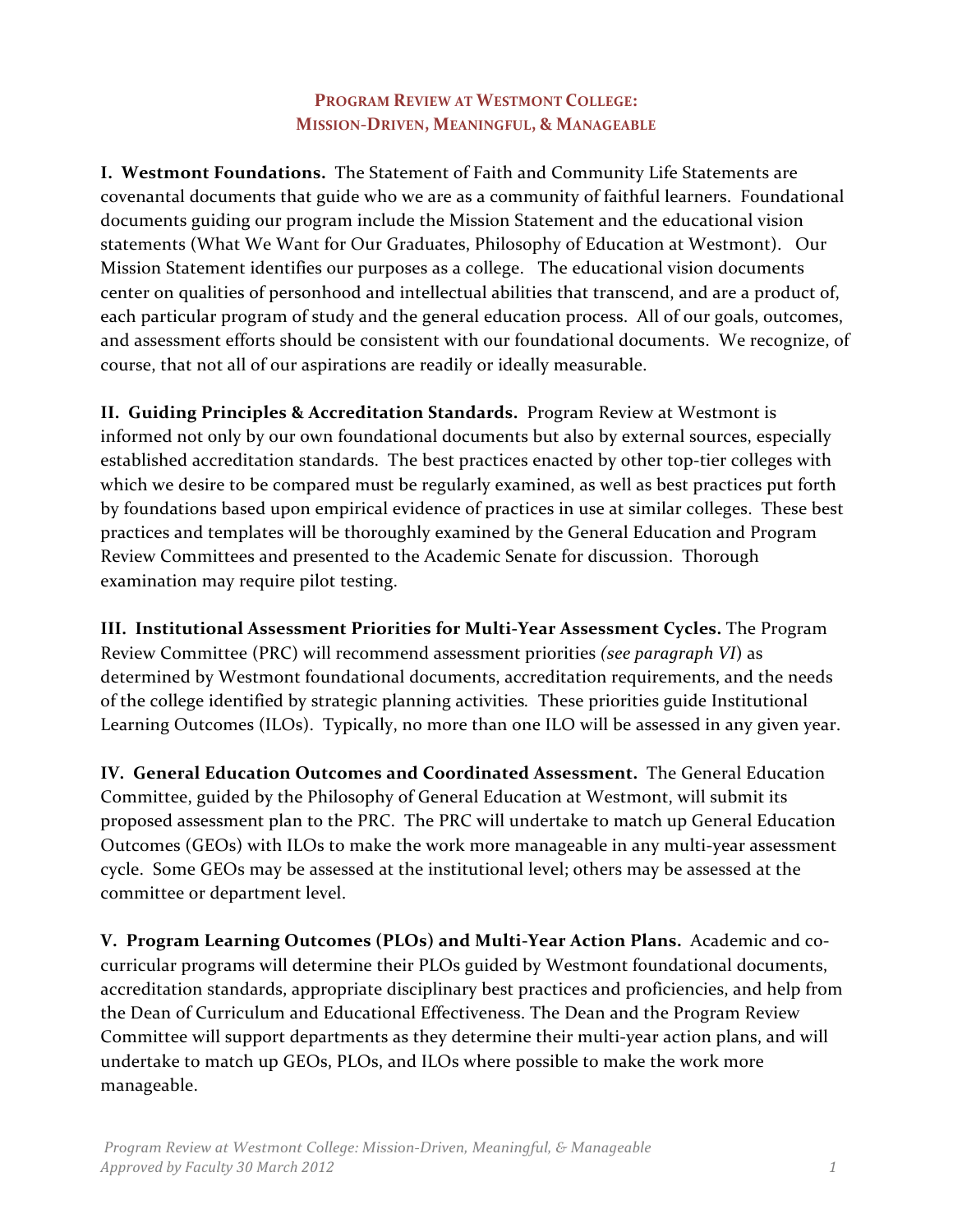VI. A Comprehensive Strategy for Multi-Year Assessment Cycles. In consultation with the Academic Senate, the PRC will draft a comprehensive plan for the college-wide assessment of student learning, making every effort to streamline the work by aligning ILOs, GEOs, and PLOs where appropriate (e.g., "writing effectively" may be addressed in the same year by multiple departments and committees). The PRC will present the draft of the plan to the full faculty for discussion, solicit college-wide input, and submit the resulting plan to the Academic Senate. When the PRC and Academic Senate agree the plan is complete, it will be published to the entire college community well in advance of the beginning of the next assessment cycle.

**VII. Purpose of Program Review.** College-wide program review is meant to assess how well we are helping students become the graduates we envision in our educational mission and vision statements, and to inform decision-making and resource allocation. Program review reports also contribute to documenting the educational effectiveness of the college. These reports are critical for accreditation and fulfillment of the college mission and vision. The Academic Senate may require programs and departments to submit past reports and external reviews when submitting proposals for senate and faculty approval, or when senate makes recommendations to the Provost on issues pertaining to resources, strategic planning, and new programs and ventures. When programs make requests for hiring or other resources, the reports are helpful in showing both a documented need and a history of creative solutions attempting to fill the need in spite of a lack of ideal resources.

**VIII. Flexibility.** Given that our college, environment, and accreditation standards and policies will change, it is helpful to provide committees and persons charged with program review and assessment enough latitude to adapt to these changes, while simultaneously providing enough direction to accomplish the work.